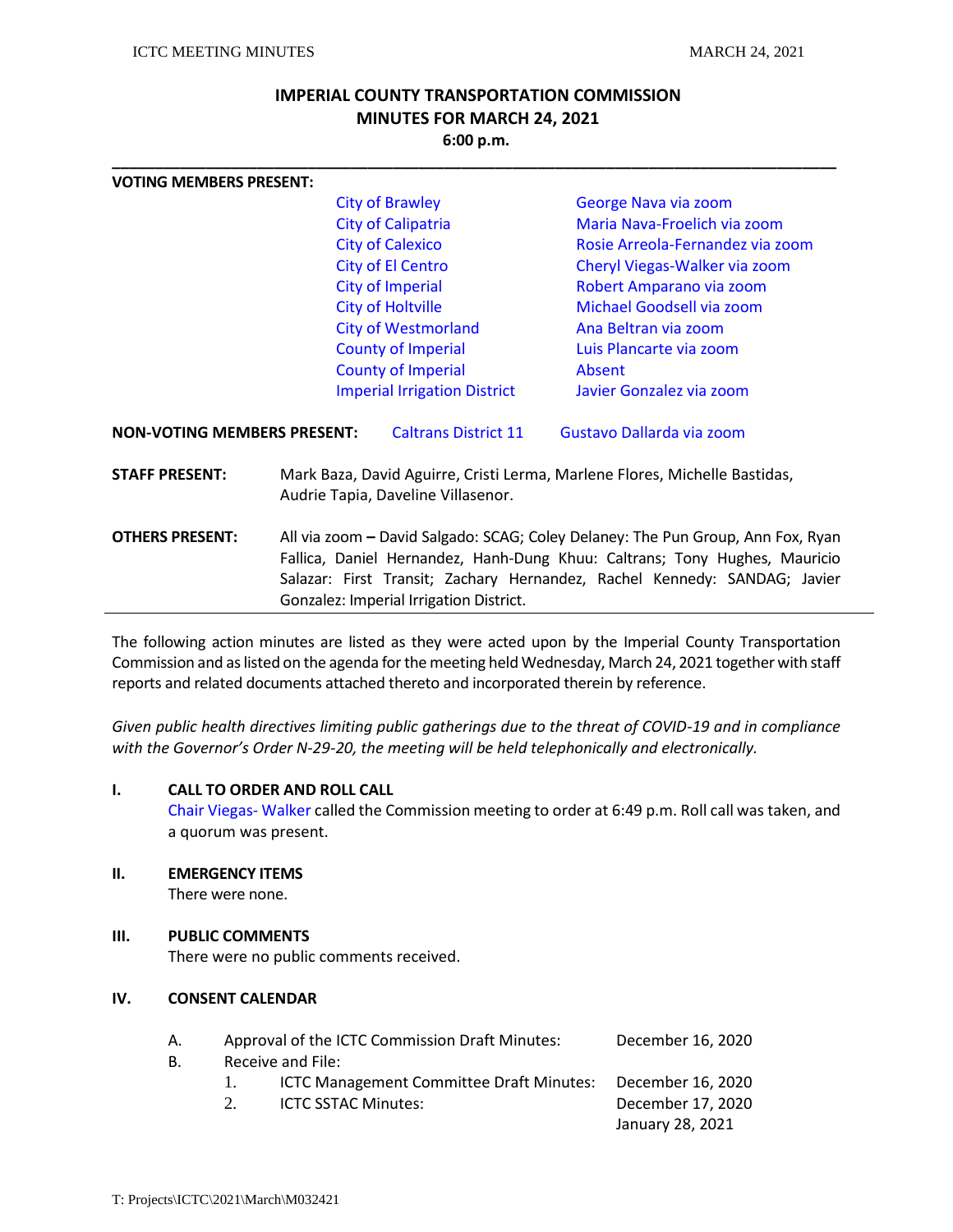- 3. ICTC TAC Minutes: January 6, 2021 February 3, 2021
- C. Low Carbon Transit Operations Program (LCTOP) Application for FY 2020-21 Funds
	- 1. Authorized the ICTC Chairperson to sign the attached resolution
	- 2. Authorization for the Execution of the LCTOP Project: Free Fare Program for eligible ICTC administered transit services.

A motion was made by Plancarte and seconded by Nava-Froelich to approve the consent calendar as presented, roll call:

| <b>Agency</b>                       | <b>Roll Call</b> |
|-------------------------------------|------------------|
| City of Brawley                     | Yes              |
| City of Calipatria                  | Yes              |
| City of Calexico                    | Yes              |
| City of El Centro                   | Yes              |
| City of Holtville                   | Yes              |
| City of Imperial                    | Yes              |
| County of Imperial Plancarte        | Yes              |
| County of Imperial Kelley           | Absent           |
| City of Westmorland                 | Yes              |
| <b>Imperial Irrigation District</b> | Yes              |

# **Motion Passed.**

## **V. REPORTS**

- A. ICTC Executive Director
	- Mr. Baza provided updates from the report on page 29 of the agenda with a focus on the Calexico East Port of Entry Bridge Widening Project. He stated that the project will continue using the original canopy concept previously presented. Border Patrol has committed an estimated \$2 million and ICTC has a remaining \$1 million from the approved LTA 5% set-aside.
		- Ms. Villasenor provided updates from the report on page 39 of the Agenda. She stated the IVRMA City/County Payment Program expenditure reports are due on April 1, 2021. The Expenditure Period End Date and the last day to expend FY 2018- 19 funds was of March 1, 2021. The New FY 2019-20 City/County Payment Program expenditure period will begin on April 1, 2021 for \$59,528.00.
		- Ms. Villasenor added there are three hazardouss waste drop off locations that can be found on [www.ivrma.org.](http://www.ivrma.org/)
- B. Southern California Association of Governments (SCAG)
	- Mr. Salgado provided updates from the reports on page 41 to 44 of the agenda.
		- o The racial equity and regional planning survey have been released. Mr. Salgado requested the survey be completed by as many as possible to ensure that Imperial County continues to be represented amongst the SCAG region.
		- o At SCAG's March 4th Regional Council Meeting the board took action to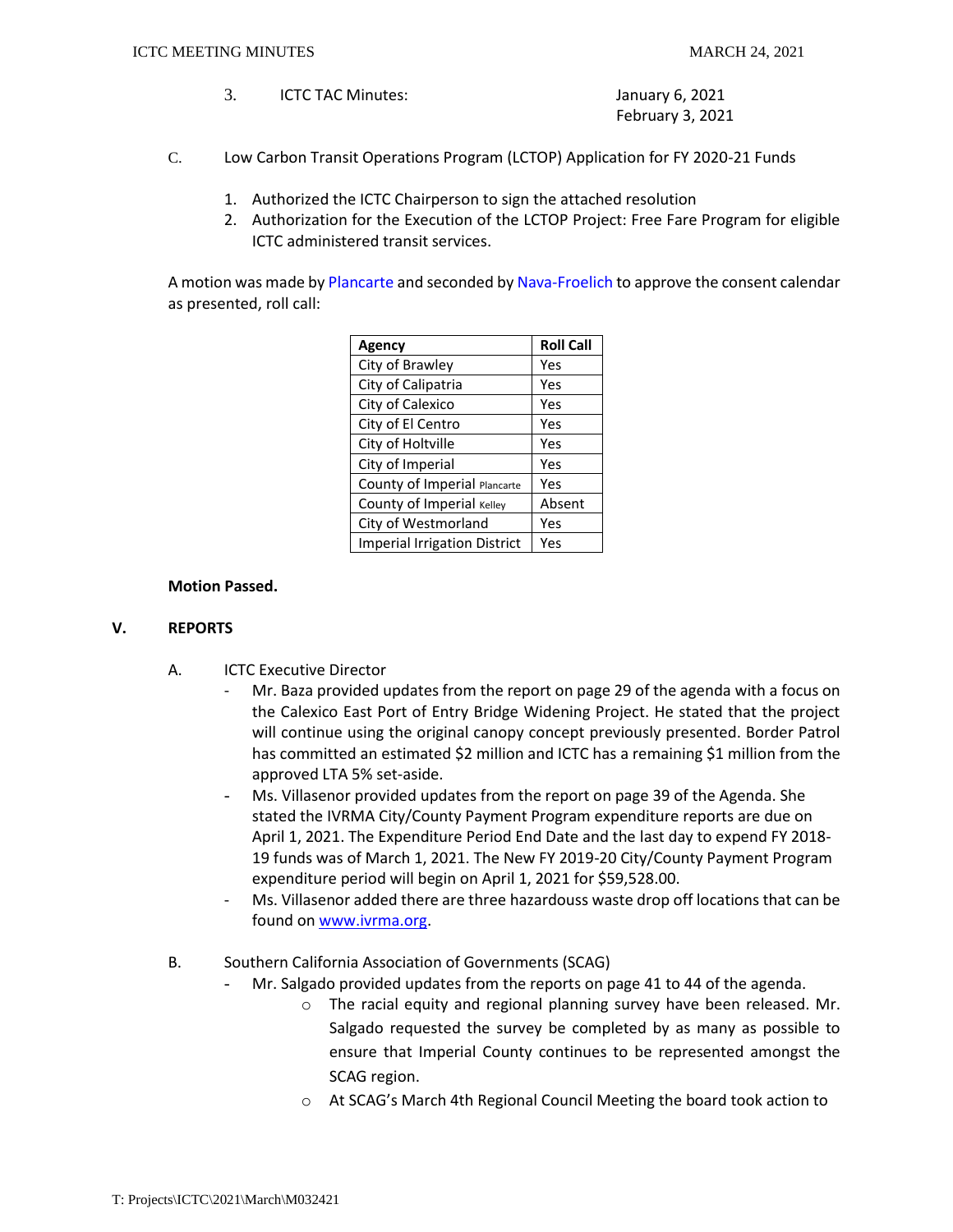- o approve the final 6th cycle Regional Housing Needs Assessment (RHNA) Allocation Plan. SCAG has completed all final reviews and appeals of the RHNA Allocation Plan.
- The SCAG General Assembly is scheduled for May  $6<sup>th</sup>$ . Thank you to those agencies that have selected their delegates. As a reminder only delegates and their alternates can vote at the General Assembly.
- o SCAG announced the 2020-2021 Sustainable Communities Program (SCP) – Smart Cities & Mobility Innovations Call for Applications is now open to eligible applicants*.* Deadline is April 23, 2021.
- o SCAG expressed their excitement with the Regional Data Platform (RDP) will standardize regionally significant datasets, provide opportunities for local partners to update their data in real-time, and draw insights from local trends. SCAG has created the "Local Information Services Team" to support the roll out of the Regional Data Platform (RDP) and other housing and data support needs.

– Annual Demographic Workshops will be held on June 8 ,2021 and June15, 2021, more information can be found on [www.scag.ca.gov.](http://www.scag.ca.gov/)

- C. California Department of Transportation (Caltrans)- Dsictrict 11
	- Mr. Dallarda was available via zoom to present on the Caltrans report.
	- A full list of updates and announcements can be found on page 50 of the agenda.
	- CALTRANS received a little over \$2 million in a Federal Grant to study road user charge in rural communities.
- D. Commission Member Reports
	- Mr. Gonzalez thanked Mr. Baza for the introduction and stated on behalf of the IID they will studying the current projects.

# **VI. ACTION CALENDER**

A. Calexico East Port of Entry Bridge Expansion Project- Contract Award

Mr. Baza reviewed the staff report with the Commission. He stated that the U.S. Department of Transportation awarded the Imperial County Transportation Commission (ICTC) with BUILD grant in the amount of \$20 million for the Calexico East Port of Entry Bridge Expansion project. The Project will widen the existing Calexico East Port of Entry (POE) Bridge over the All-American Canal at the USA/Mexico Border to facilitate traffic flow to the existing U.S. federal primary inspection booths, and to reduce delays, idling times, and improve air quality emissions.

Besides the \$20 million BUILD award, the project is fully funded with the following funding: \$3 million Trade Corridor Enhancement Program (TCEP), Cycle 1, \$7.5 million TCEP, Cycle 2, and Local Transportation Authority 5% Regional Highway Set-Aside funds in the amount of \$1,844,000. The project funds have been and will be used to complete environmental, preliminary engineering, design, construction, and construction management costs of the widening of the bridge over the All-American Canal of the Calexico East Port of Entry.

He stated that the procurement process consisted of a two-phased approach. The Request for Qualifications (RFQ) was released in May 2020. Three qualified firms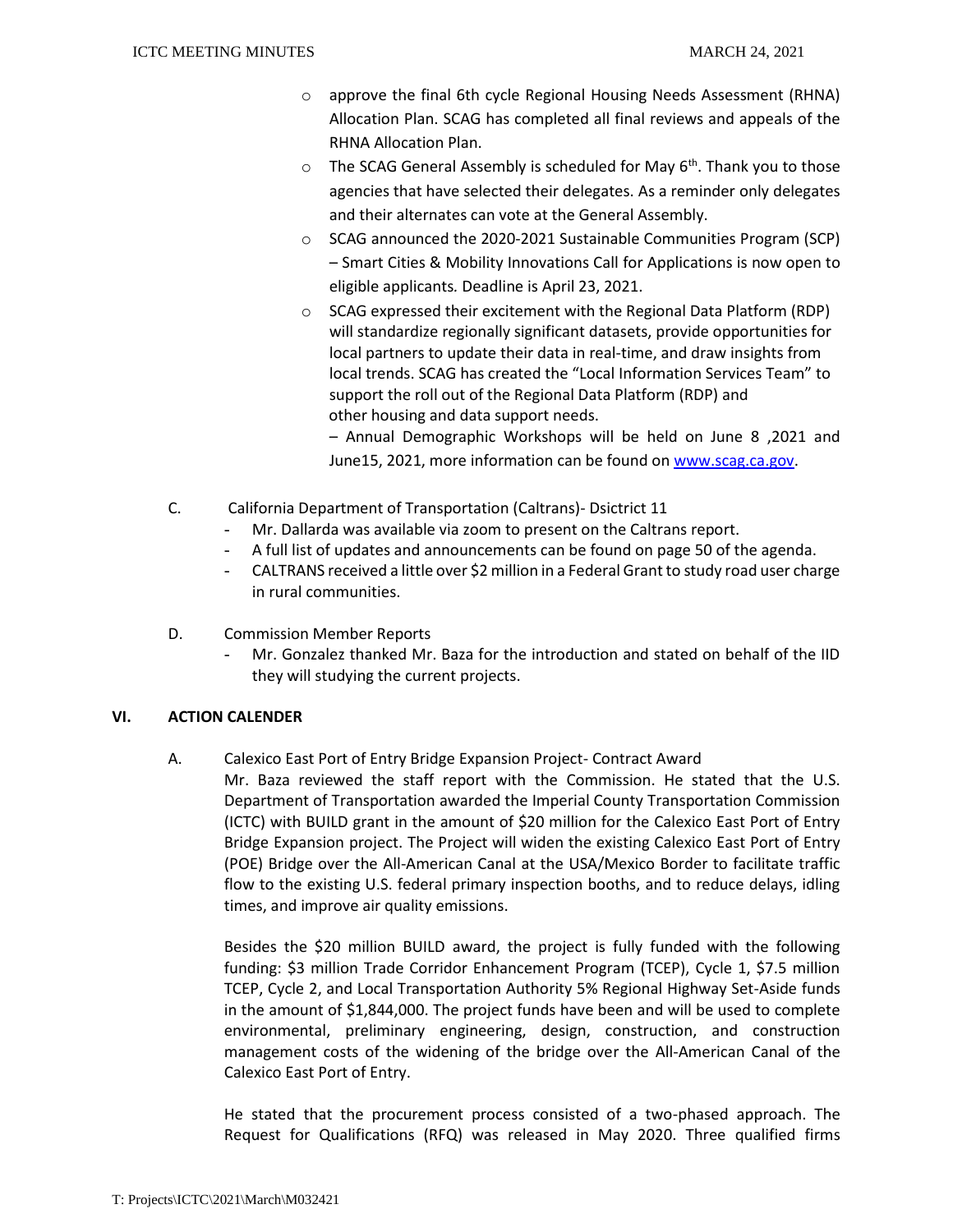responded to the RFQ. The Request for Proposals (RFP) was released September 21, 2020. Only two of the three firms submitted proposals to ICTC. A Best Value Determination process was utilized for the evaluation of the proposals. A Best Value Determination is a Caltrans proposal evaluation process which is comprised of a formal scoring process that factors the project cost resulting in a Best Value Determination. An evaluation team comprised of representatives from Caltrans, General Services Administration (GSA), Imperial Irrigation District (IID) and ICTC participated in the evaluation of the proposals. The evaluation was conducted on February 3, 2021 and cost estimates were opened on February 5, 2021, resulting in the selection of the firm Hazard Construction and their designated Design firm of Mark Thomas Company for a total project cost of \$19,965,000.00.

Mr. Baza stated that Mr. Mordhorst was on the line and available to answer any questions. There were no questions.

It was requested that ICTC Management Committee forward this item to the Commission for review and approval after the receipt of public comment, if any:

- 1. Authorized the Executive Director to sign the Agreement for Services between ICTC and Hazard Construction Company for the Contract Price of \$19,965,000 Effective March 24, 2021.
- 2. Issuance of Notice to proceed to Hazard Construction Company upon receipt and verification of required documentation.

A motion was made to approve the agreement as stated above by Plancarte and seconded by Nava-Froelich, roll call:

| <b>Agency</b>                       | <b>Roll Call</b> |
|-------------------------------------|------------------|
| City of Brawley                     | Yes              |
| City of Calipatria                  | Yes              |
| City of Calexico                    | Yes              |
| City of El Centro                   | Yes              |
| City of Holtville                   | Yes              |
| City of Imperial                    | Yes              |
| County of Imperial Plancarte        | Yes              |
| County of Imperial Kelley           | Absent           |
| City of Westmorland                 | Yes              |
| <b>Imperial Irrigation District</b> | Yes              |

## **Motion Passed.**

- B. Appointment to the CALVANS Board
	- 1. Appointment of Cheryl Viegas-Walker as the representative and appointment of Maria Nava-Froelich as the alternate to the CalVans Board.

A motion was made by Nava-Froelich, seconded by Mr. Gonzalez, roll call:

| Agency             | <b>Roll Call</b> |
|--------------------|------------------|
| City of Brawley    | Yes              |
| City of Calipatria | Yes              |